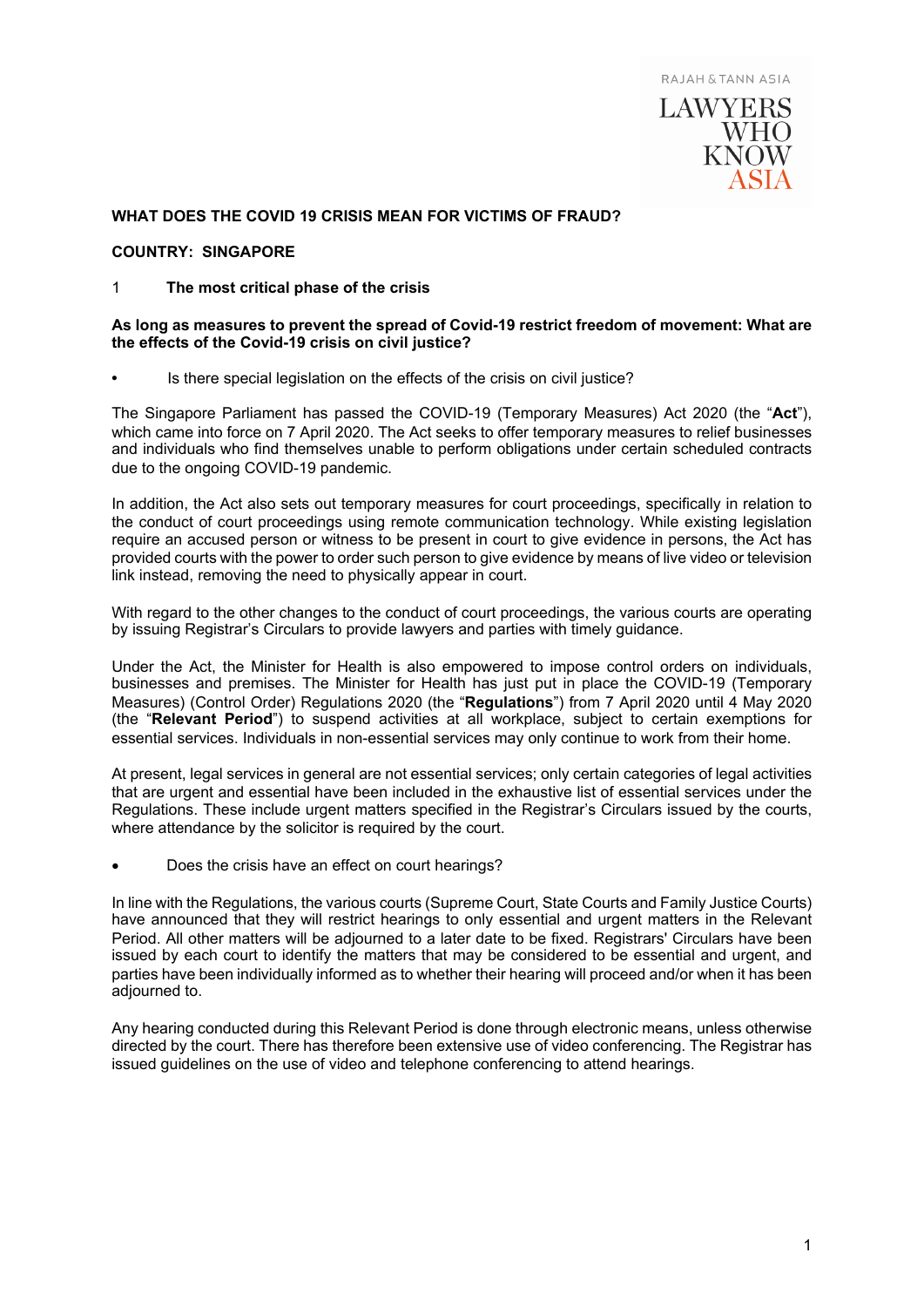

• Does the crisis have an effect on deadlines (of procedural and substantive law)?

In relation to timelines under the procedural rules of court, where matters scheduled for hearing during the Relevant Period have been adjourned, parties can write in to the court to request an extension of time. The existing applicable timelines continue to apply for all other matters, but parties can also write in to court to request an extension of time where necessary.

The deadlines for bringing actions are currently unaffected. There have not been any legislations that have put in place changes in that regard.

• Does the crisis have an effect on enforcement?

Any application for enforcement orders are generally not issued during this Relevant Period, as it is not considered as a starting point to be urgent and essential, unless the Courts determine otherwise. An application for stay of execution of a civil judgment is, however, categorised as urgent and essential which the court will hear during this Relevant Period.

It should also be noted that the Act provides temporarily relief from enforcement orders arising from the inability to perform specific types of contract. Where a party to a contract specified under the Schedule of the Act is unable to perform an obligation that is performed on or after 1 February 2020 as a result of COVID-19, the other party to the contract may be barred from enforcing against the company or its guarantor any court judgments or arbitral awards. The types of contracts include certain categories of secured facility agreements, performance bonds, hire-purchase agreements, event contracts, tourismrelated contracts, construction contracts, supply contracts, and a lease or license of non-residential immovable properties.

• How do courts work during the crisis?

The various courts' registry and services continue to operate during the Relevant Period to provide services for essential and urgent matters only. A small number of staff continue to work in the courts to address these matters, while implementing social distancing in the office. Most of them are working from home. There is also a dedicated email address for parties to make urgent query to the registry.

During the Relevant Period, parties are also not allowed to visit the court premises to tender documents in hard copy; any requirement to tender hard copies under the existing court rules can be to be complied with by electronically filing the soft copies or submitting copies by AR Registered Post. Except where it relates to essential and urgent matters during this Relevant Period, any request for service by the court process server, for inspection of a case file in person, for taking of hard copies of documents or for any enforcement action will also not be processed.

• How are particularly urgent matters handled, in particular requests for interim measures such as injunctions and freeze orders?

The Registrar's Circulars have provided a detailed list of essential and urgent matters which will continue to be heard during the Relevant Period. The applications for and to set aside urgent injunctions and search orders are included in the list. Other such matters include applications for stay of execution of civil judgment. These applications will still be heard through video conferencing, unless the court directs otherwise. For other matters that do not fall within the list, a party may make a request to the court for the matter to be heard within the Relevant Period, explaining why the matter is essential and urgent.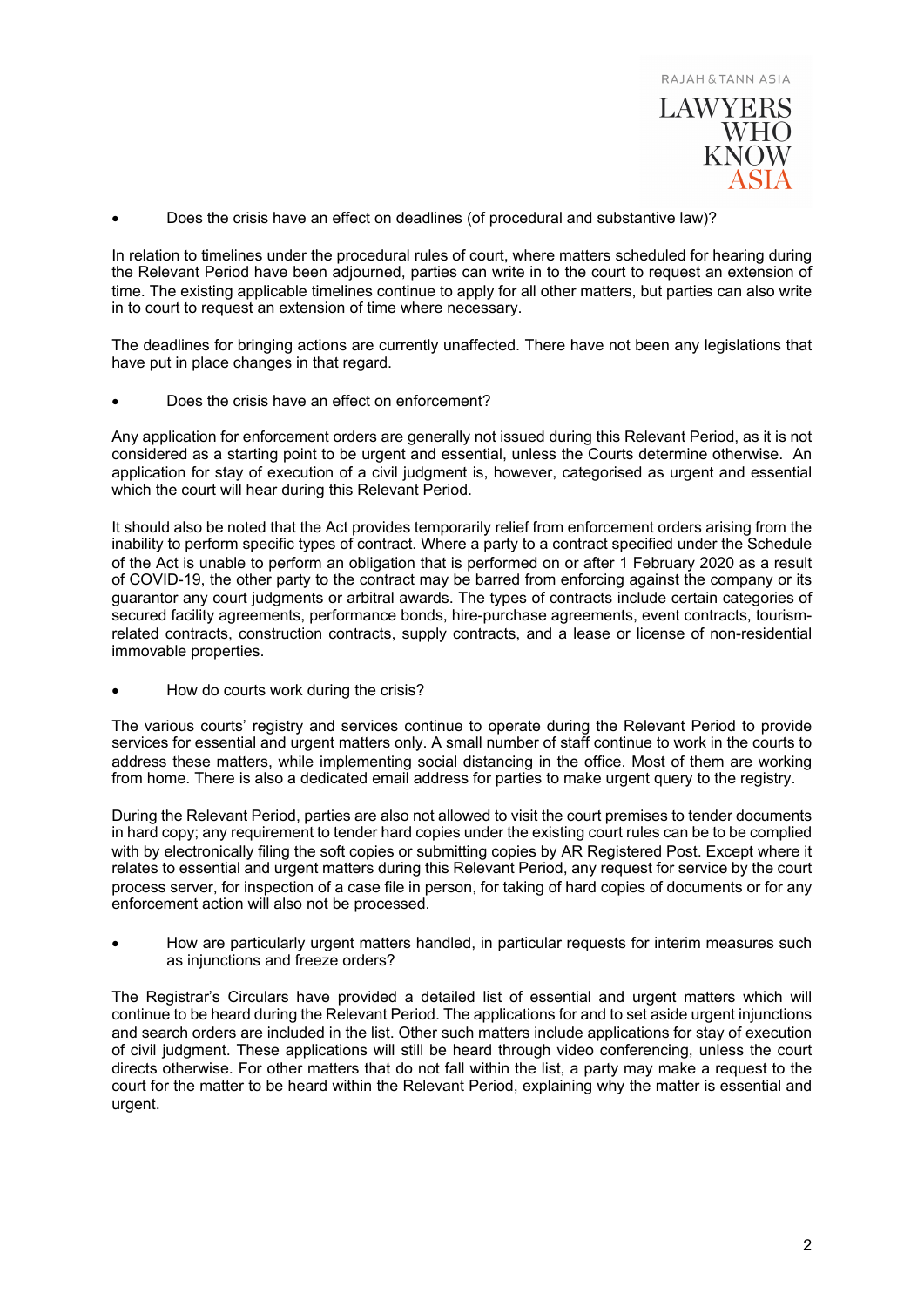

• How do lawyers work during the crisis?

Lawyers are required to work from home and are not allowed to return to office unless it is necessary for them to provide the legal services that fall within the list of essential services under the Regulations. Law firms generally only maintain a core group of staff in the office to assist with the administrative matters. Social distancing measures are also implemented in accordance with the Regulations.

• How do banks work during the crisis?

The banking and finance services have been classified as essential services during the Relevant Period. The Monetary Authority of Singapore and banks have however encouraged individuals and businesses to use digital financial services and e-payments, instead of visiting the premises of financial institutions so as to support the enhanced safe distancing measures. Most bank branches are also closed during this Relevant Period.

• Does the crisis have an effect on insolvency law?

Under the Act, the monetary debt thresholds for bankruptcy and insolvency has been increased from \$15,000 to \$60,000, and \$10,000 to \$100,000 respectively. The time period to respond to statutory demands from creditors (the non compliance of which gives rise to a presumption of insolvency) has also been increased from 21 days to 6 months. The Act also provides relief for directors from insolvent trading, so long as the debts are incurred in the ordinary course of business.

# 2 **Forecast: after the crisis and long-term effects**

## **What are the consequences of the Covid 19 pandemic once the pandemic has abated, in the gradual return to a new normality and what are the long-term effects?**

Which measures introduced during the crisis will be withdrawn immediately and which measures will remain in place?

The Act is only intended to be in effect for one year. However, this period can be extended.

From a practical perspective, notwithstanding the cessation of the pandemic, it is expected that various measures undertaken by the Courts, for example, remote hearings by video conferencing, as well as those undertaken by legal services providers, for example, flexible working arrangements, will become much more common than before. It is also anticipated that more conferences and seminars will be conducted online.

• Will enforcement of economic crime, including corruption matters be weakened due to the lack of financial resources?

No, the pandemic is not expected to affect the financial resources available to the Singapore authorities.

• Do you expect a rise of new anti-corruption prosecutions after the crisis?

Insofar as corruption cases relating to the allocation of governmental measures to fight the pandemic are concerned, this is not expected to contribute to the number of cases post-crisis, given the controls imposed by the government on such allocation. Insofar as corruption cases generally, it is also not expected that the pandemic will contribute to new corruption cases.